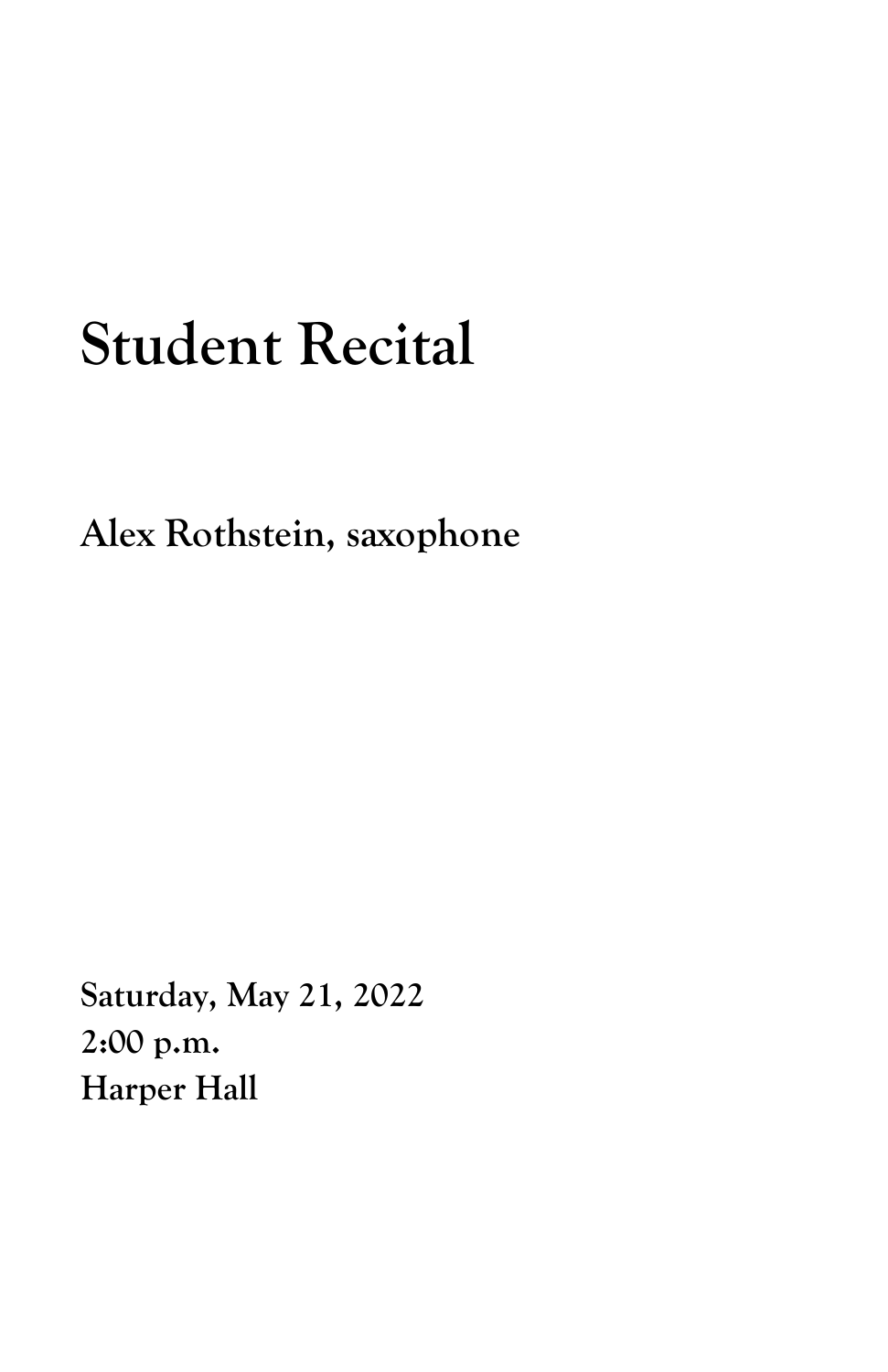*Lessons of the Sky* Rodney Rogers

(b. 1953)

Alex Rothstein, soprano saxophone Susan Wenckus, piano

*Night Music* Emma O'Halloran (b. 1985)

> Alex Rothstein, soprano saxophone Melanie Shefchik, alto saxophone Luis Trejo, tenor saxophone Ben Hiles, baritone saxophone

*Dancing Again* Rick Hirsch Rend (b. 1970) Skipping Stones (Alone) Sunfish Serene Alejandro's Calypso

Alex Rothstein, alto saxophone

*The creation of this work was generously supported by Lawrence University's George '51 and Marjorie '44 Chandler Senior Experience Fund*

## • INTERMISSION •

Selections from *The Dark Side of the Moon* (1973) Pink Floyd

Carter Antin, vocals Alex Rothstein, tenor saxophone Diego León, guitar Jackson Guha, keyboard Caitlin Forbes, bass Jacob Bartelme, drums